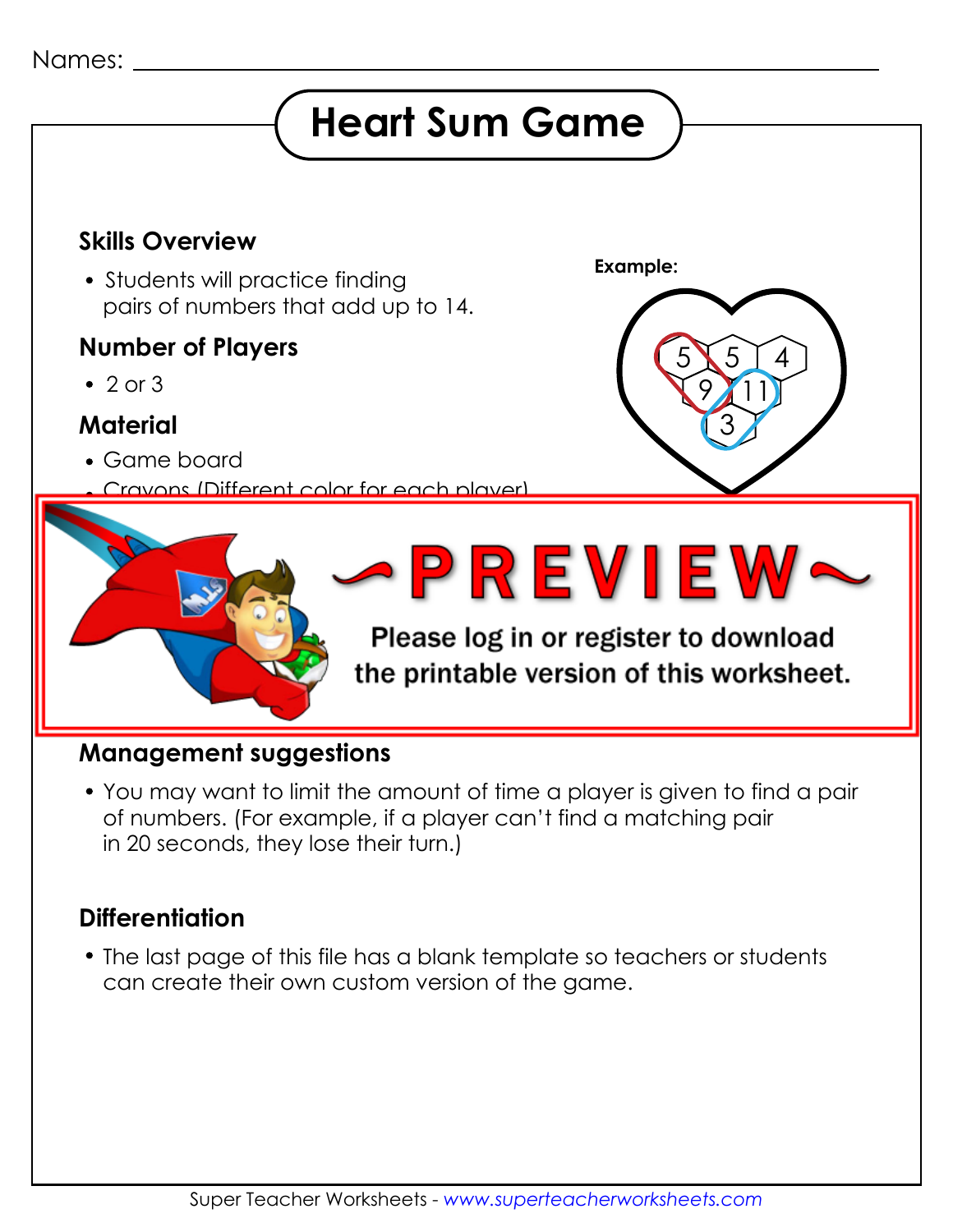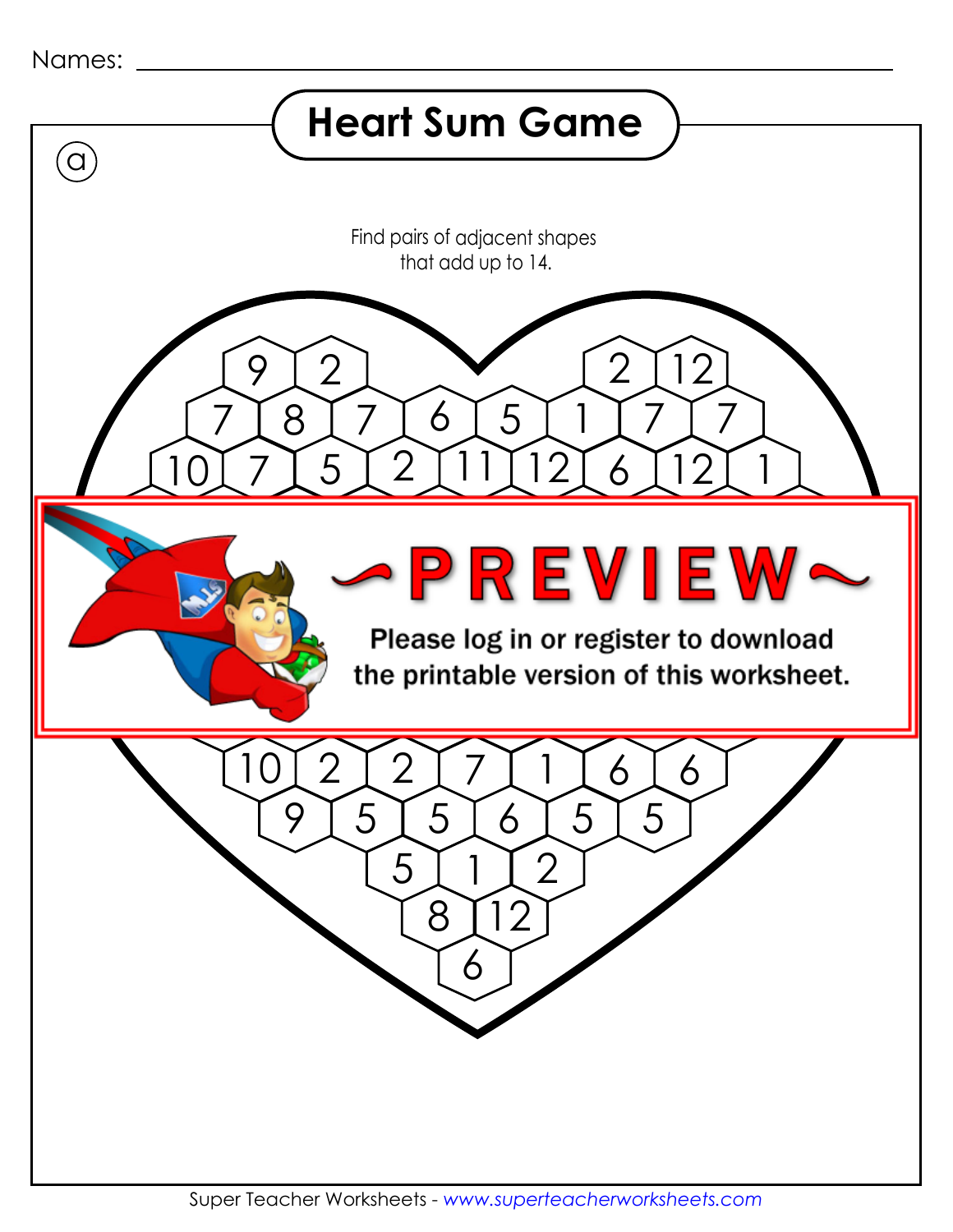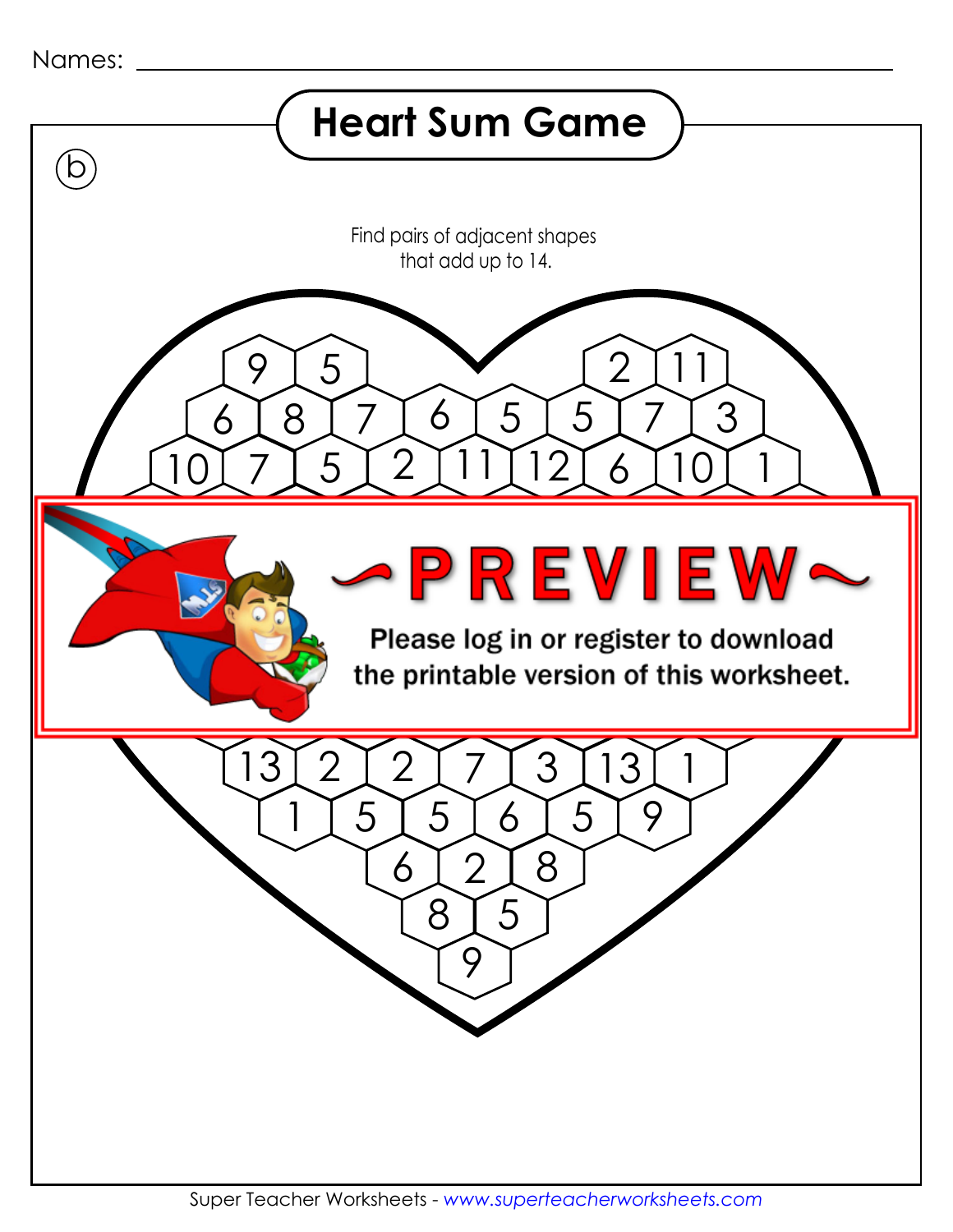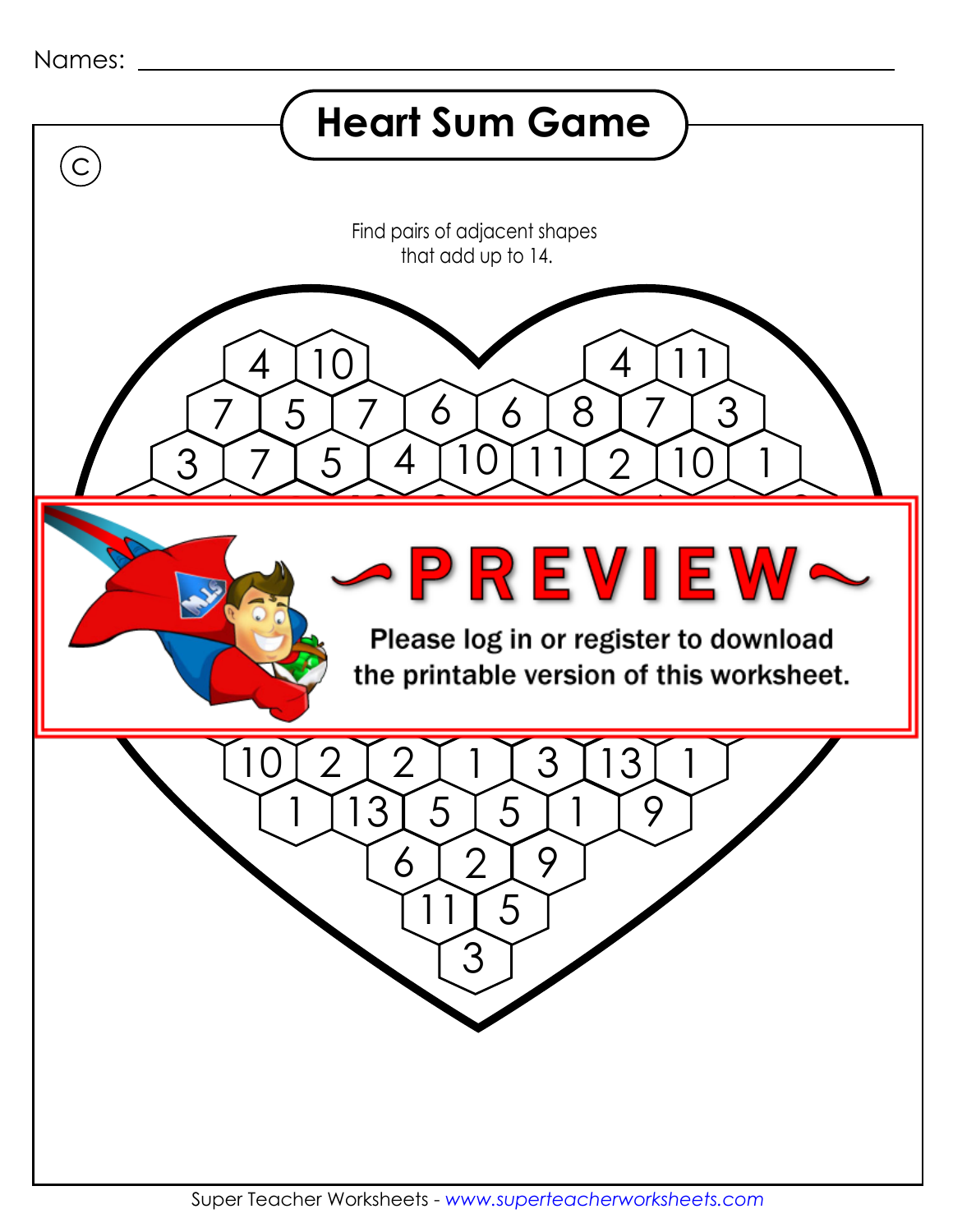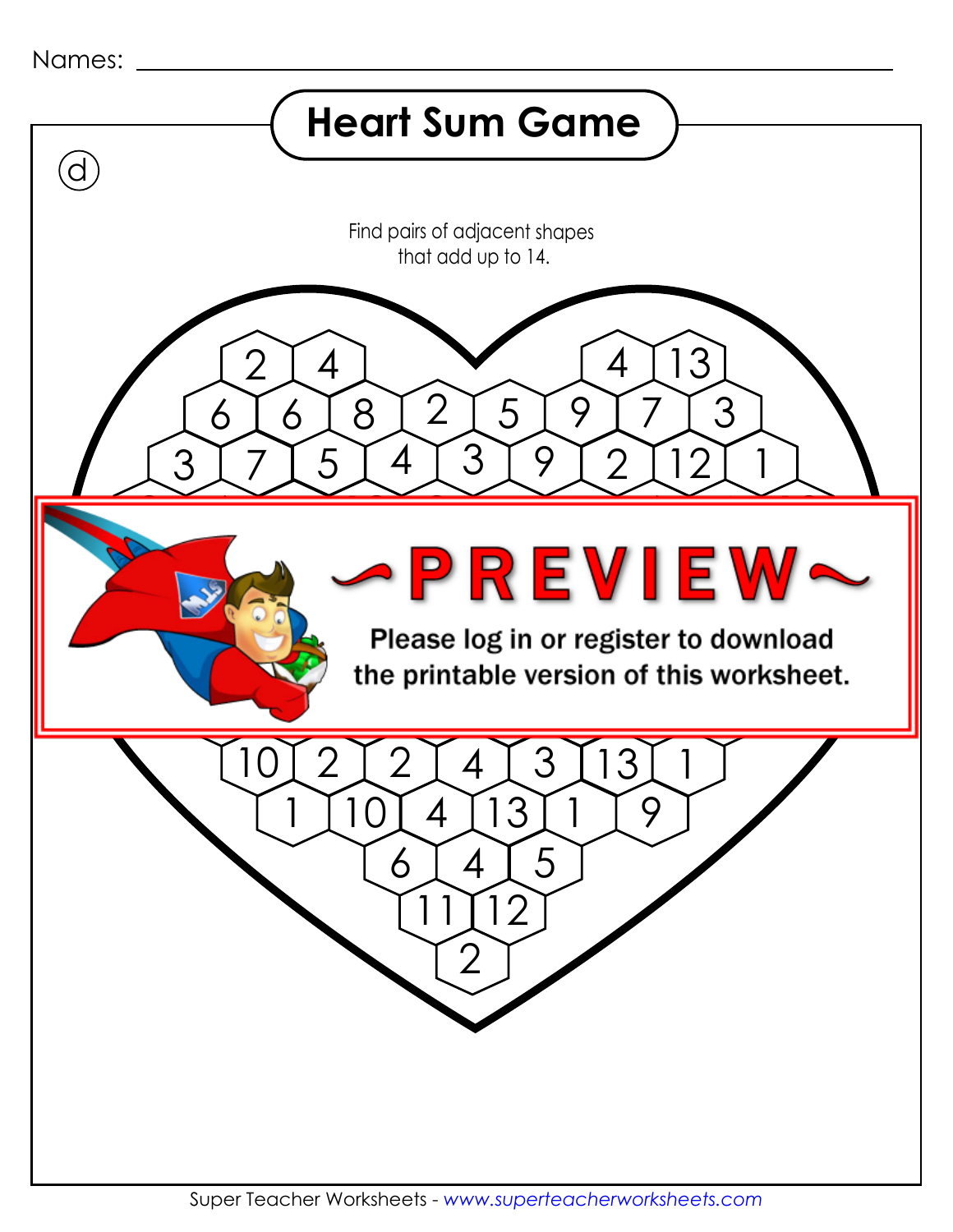### **ANSWER KEY**

# **Heart Sum Game**